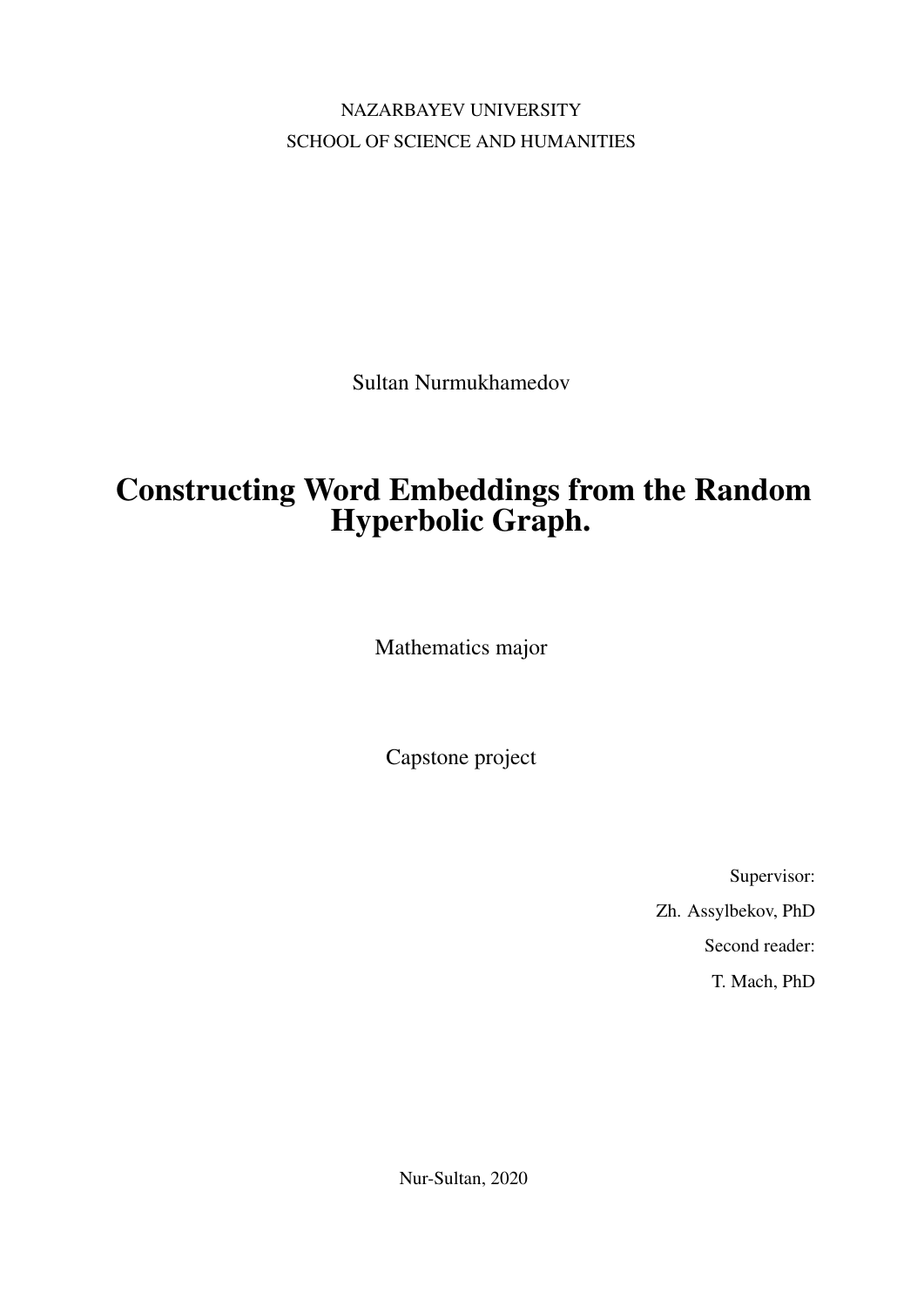## **Contents**

| $\mathbf{1}$     | <b>Introduction</b>                                            |                   |                 |  |  |  |
|------------------|----------------------------------------------------------------|-------------------|-----------------|--|--|--|
| 2                | <b>Theory</b>                                                  |                   |                 |  |  |  |
|                  | 2.1                                                            |                   | $\overline{4}$  |  |  |  |
|                  | 2.2                                                            |                   | $\overline{5}$  |  |  |  |
|                  | 2.3                                                            |                   | $\overline{5}$  |  |  |  |
|                  | 2.4                                                            |                   | $6\overline{6}$ |  |  |  |
|                  | 2.5                                                            | BPMI              | $\overline{7}$  |  |  |  |
| 3                | Constructing Word Embeddings from the random hyperbolic graph. |                   |                 |  |  |  |
|                  | 3.1                                                            |                   | 8               |  |  |  |
|                  | 3.2                                                            |                   | 9               |  |  |  |
|                  | 3.3                                                            |                   | 10              |  |  |  |
|                  | 3.4                                                            |                   | 12              |  |  |  |
|                  | 3.5                                                            |                   | 13              |  |  |  |
| $\boldsymbol{4}$ |                                                                | <b>Evaluation</b> | 14              |  |  |  |
| 5                |                                                                | <b>Conclusion</b> | 15              |  |  |  |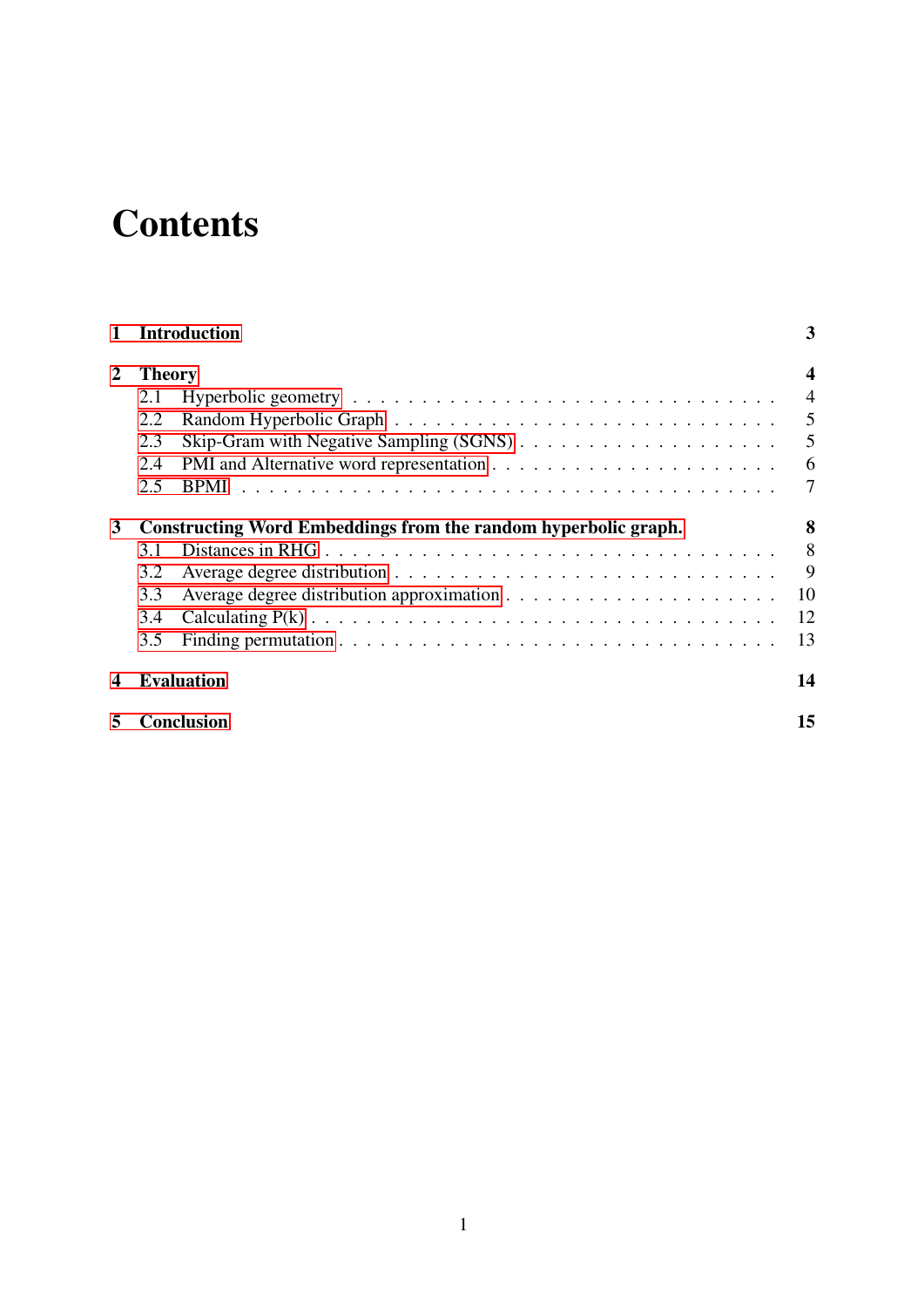### Abstract

Recent studies have shown that the appropriate space for word embeddings is not the Euclidean space, but negatively curved, hyperbolic space. We randomly throw points in the hyperbolic disc and claim that these points are already word representations. However, it is yet to be uncovered which point corresponds to which word of the human language of interest. This correspondence can be approximately established using a pointwise mutual information between words and graph matching techniques. The embeddings were evaluated at WS353 task, and then separately on its similarity and relatedness parts.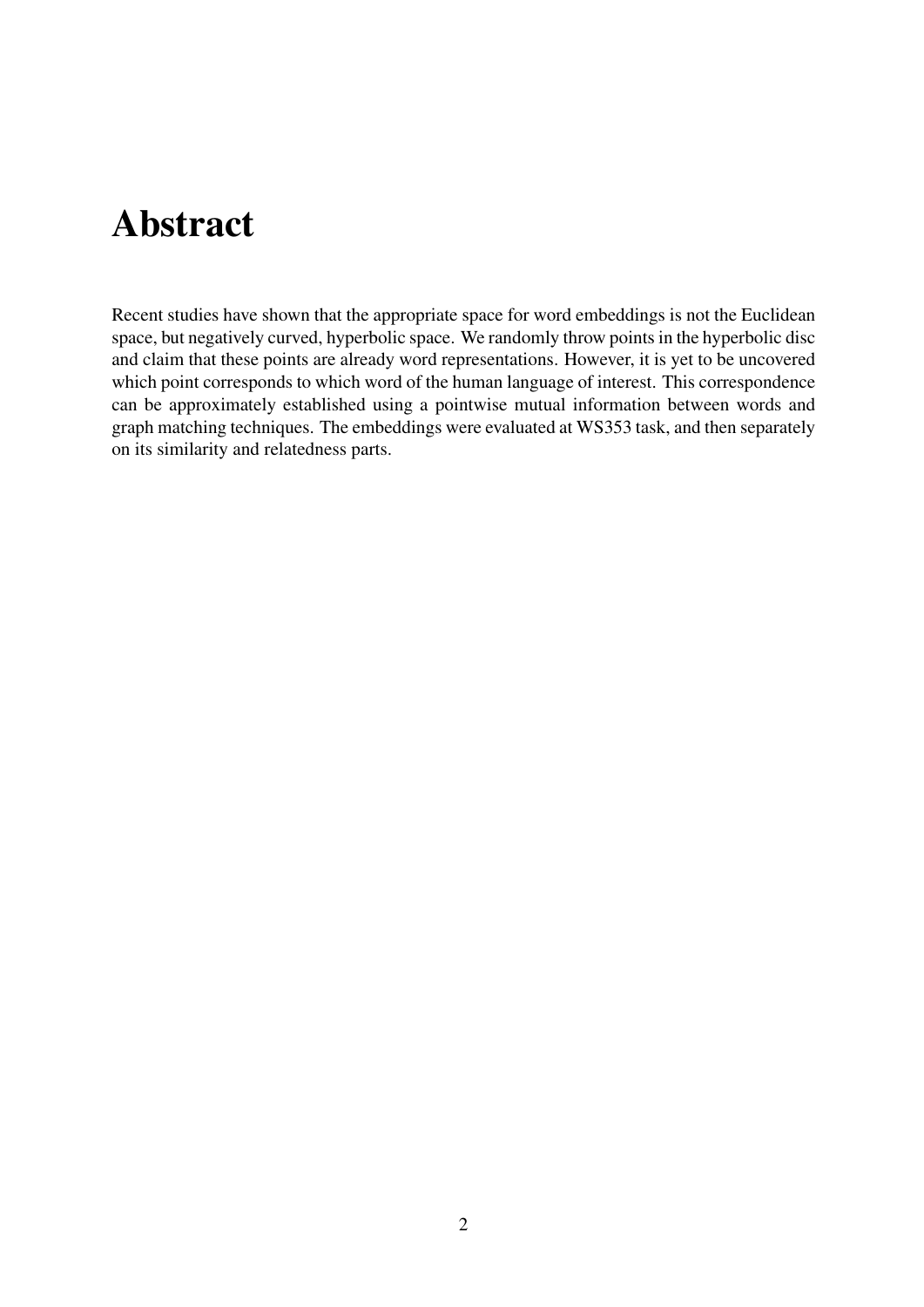### <span id="page-3-0"></span>Introduction

Word embeddings are vector representations of human words. What is the easiest way to get a vector of real numbers from a word? It seems that it will be natural to take the  $n$ -dimensional vector, where  $n$  is the vocabulary size, with only one non-zero element equal to 1 in the position corresponding to the word index in the dictionary. This approach is called one-hot encoding. Suppose we have 5 words in our dictionary "I", "love", "dogs","and", "cats". One-hot encoding of our words would be "I" =  $[1, 0, 0, 0, 0]$ ", "love" =  $[0, 1, 0, 0, 0]$ ", "dogs" =  $[0, 0, 1, 0, 0]$ ", and so on. The idea of one-hot encoding has a significant drawback: vector representation of a word has nothing to do with its meaning. In our case words "dogs" and "cats" are as similar as words "love" and "and", which is not a useful approach. The goal is to construct such embeddings that will reflect similarities and dissimilarities between words. The idea is based on the distributional hypothesis, which states that words in similar contexts have similar meanings.

One of the widely used word embeddings models is the Skip-gram with negative sampling (SGNS) of [Mikolov et al. \(2013\)](#page-16-0). SGNS is the machine learning model that is trained to find the most related words for a given word. However it was shown by [Levy and Goldberg \(2014\)](#page-16-1) that SGNS is implicitly factorizing a matrix, whose entries are the pointwise mutual information (PMI) between words. Moreover, [Assylbekov and Jangeldin \(2020\)](#page-16-2) have shown that vectors of comparable quality can also be obtained from factorizing a binarized PMI (BPMI) matrix, where  $BPMI_{i,j} = 1$ , if  $PMI_{i,j} > 0$ , and  $BPMI_{i,j} = 0$ , otherwise. The obtained binarized PMI matrix can be interpreted as an adjacency matrix of a particular graph. Also, they have shown that the graph obtained from BPMI matrix possesses properties of a complex network, namely, scale-free degree distribution and a strong clustering coefficient.

On the other side[,Krioukov et al. \(2010\)](#page-16-3), have shown that hyperbolic geometry underlies complex networks. Which means that if we construct Random Hyperbolic Graph (RHG) it will have scale-free degree distribution and a strong clustering. Therefore, it seems reasonable to analyze RHG as a model for word embeddings. This capstone is the first step in constructing word vectors from randomly thrown points on the hyperbolic disk.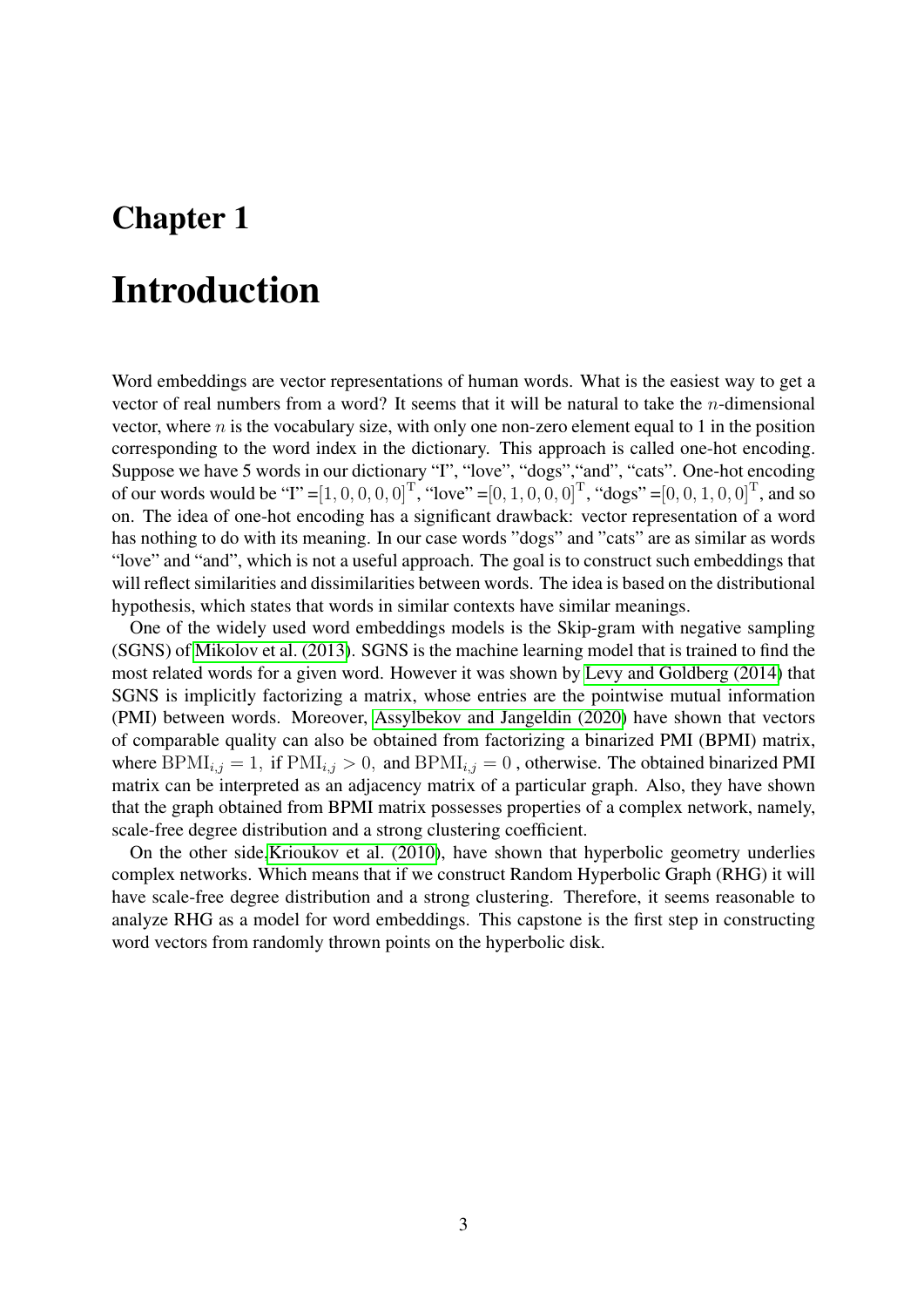### <span id="page-4-0"></span>**Theory**

#### <span id="page-4-1"></span>2.1 Hyperbolic geometry

First, let us briefly review the basic facts about hyperbolic geometry. There are three types of isotropic spaces: Euclidian (curvature is 0), Spherical (curvature is positive) and hyperbolic (curvature is negative). Hyperbolic geometry emerges from relaxing Euclid's fifth axiom, which says that for any straight line and a point not on it, there "exists one and only one straight line which passes" through that point and never intersects the first line. In hyperbolic plane there is an infinite number of parallel lines that pass through a single point. (Figure [1\)](#page-4-2)

There are four models commonly used for hyperbolic geometry: the Klein model, the Poincare disk, the Poincare half-plane model and hyperboloid model. Each model represents different aspects of hyperbolic geometry, but no model represents all of its properties. I will use the Poincare disk model, in which the hyperbolic plane  $\mathbb{H}^2$  is represented on a disk of radius 1 and lines are arcs of circles that are orthogonal to the boundary of the disk, plus all diameters of the disk. This model is conformal, which means that Euclidean angles between lines in the model are equal to the hyperbolic angle. However, it is not true for areas and distances. Euclidean and hyperbolic distances from the center of the disk are related by:  $r_e = \tanh(\frac{r_h}{2})$ , where  $r_e$  is euclidean distance and  $r_h$  is hyperbolic distance.

One of the defining characteristics of hyperbolic space is that it expands faster (exponentially) than Euclidian space (polynomially). For example formulas for the disk area and length of a circle are:

Disk area = 
$$
2\pi \frac{\cosh(\zeta r - 1)}{\zeta^2} = A(r)
$$
,  
Circle length =  $2\pi \frac{\sinh(\zeta r)}{\zeta} = L(r)$ .



<span id="page-4-2"></span>Figure 1: Poincaré disk with hyperbolic parallel lines. https://commons.wikimedia.org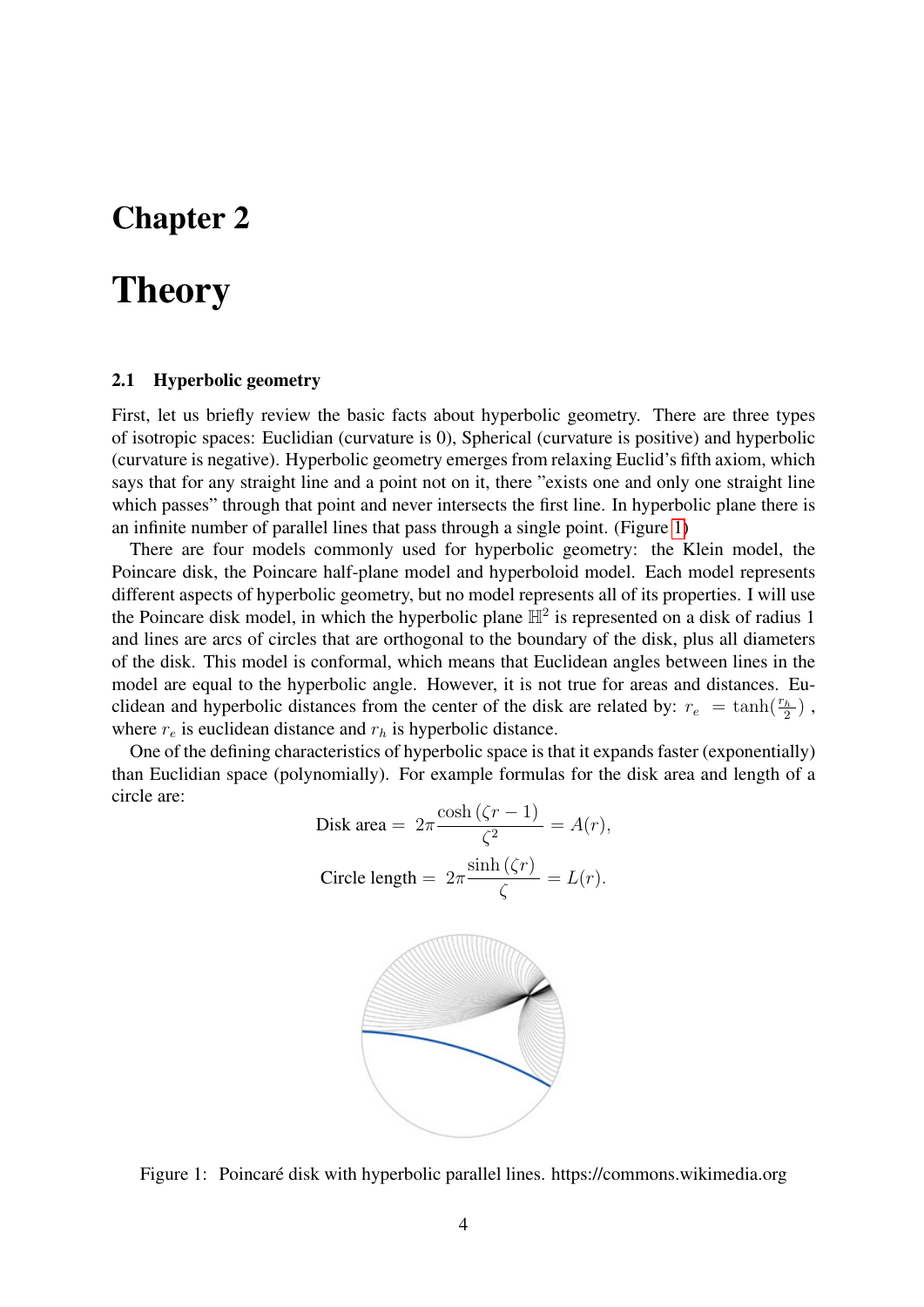Where r is the radius of the disk and  $\zeta =$ √  $\overline{-\kappa}$ , where  $\kappa$  is the curvature of the space

Distance between two points is:

$$
x = \frac{\cosh^{-1}(\cosh(\zeta r_1)\cosh(\zeta r_2) - \sinh(\zeta r_1)\sinh(\zeta r_2)\cos(\Delta\theta))}{\zeta},
$$

where  $\Delta\theta = \pi - |\pi - \theta_1 - \theta_2|$  is the angle between the points.  $(r_1, \theta_1)$  and  $(r_2, \theta_2)$  are polar coordinates of the points.

### <span id="page-5-0"></span>2.2 Random Hyperbolic Graph

Using the facts above, we can construct Random Hyperbolic Graph as in the work of [Krioukov](#page-16-3) [et al. \(2010\)](#page-16-3). Firstly, we throw randomly  $N$  nodes on a hyperbolic disk of certain radius R. We assign angular coordinates via uniform distribution  $\theta \sim$  Unif [0, 2π] and radial coordinates from the exponential probability distribution function:

$$
p(r) = \frac{\alpha \sinh(\alpha r)}{\cosh(\alpha R) - 1} \approx \alpha e^{\alpha (r - R)},
$$

where  $\alpha > 0$  is parameter, which allows us to control the distribution of nodes. For example, for  $\alpha = \zeta$  the node density is uniform, since:

$$
p(r) = \frac{\alpha \sinh(\alpha r)}{\cosh(\alpha R) - 1} = \frac{\zeta \sinh(\zeta r)}{\cosh(\zeta R) - 1} = \frac{L(r)}{A(r)}.
$$

A larger  $\alpha$  means that more nodes are close to the boundary of the disk, small  $\alpha$  means that more nodes are close to the origin of the disk.

To form a graph we need to connect pair of nodes with some probability function. That probability function must have only one parameter,which is hyperbolic distance between the nodes. The simplest one is the Heaviside step function, i.e. two nodes are neighbors if and only if the hyperbolic distance between them is less than or equal to R.

### <span id="page-5-1"></span>2.3 Skip-Gram with Negative Sampling (SGNS)

In this section, I briefly describe one of the widely used word embeddings models Skip-gram with negative sampling (SGNS) of [Mikolov et al. \(2013\)](#page-16-0). SGNS is the machine learning model that is trained to find the most related words for a given word. Most word embeddings algorithms construct two sort of vectors: for words and for contexts.

Notation:

- 1. Let's  $W := \{1, \ldots, n\}$  be our vocabulary.
- 2. The vector representation of word  $i \in \mathcal{W}$  is  $\mathbf{w}_i \in \mathbb{R}^d$ , context  $j \in \mathcal{W}$  is  $\mathbf{c}_j \in \mathbb{R}^d$ , where d is an embedding dimension.
- 3.  $\overline{D}$  is the collection of observed words and context pairs. We say that word j is in the context of word i if j is in the window of i. For example,  $a \pm 2$  window means 2 words to the left and 2 words to the right of the target word.
- 4.  $\#(i, j)$  is the number of times pair  $(i, j)$  is in D.
- 5.  $\#(i)$  is the number of times word w occurs in D, i.e.  $\#(i) = \sum_{j' \in \mathcal{W}} \#(i, j')$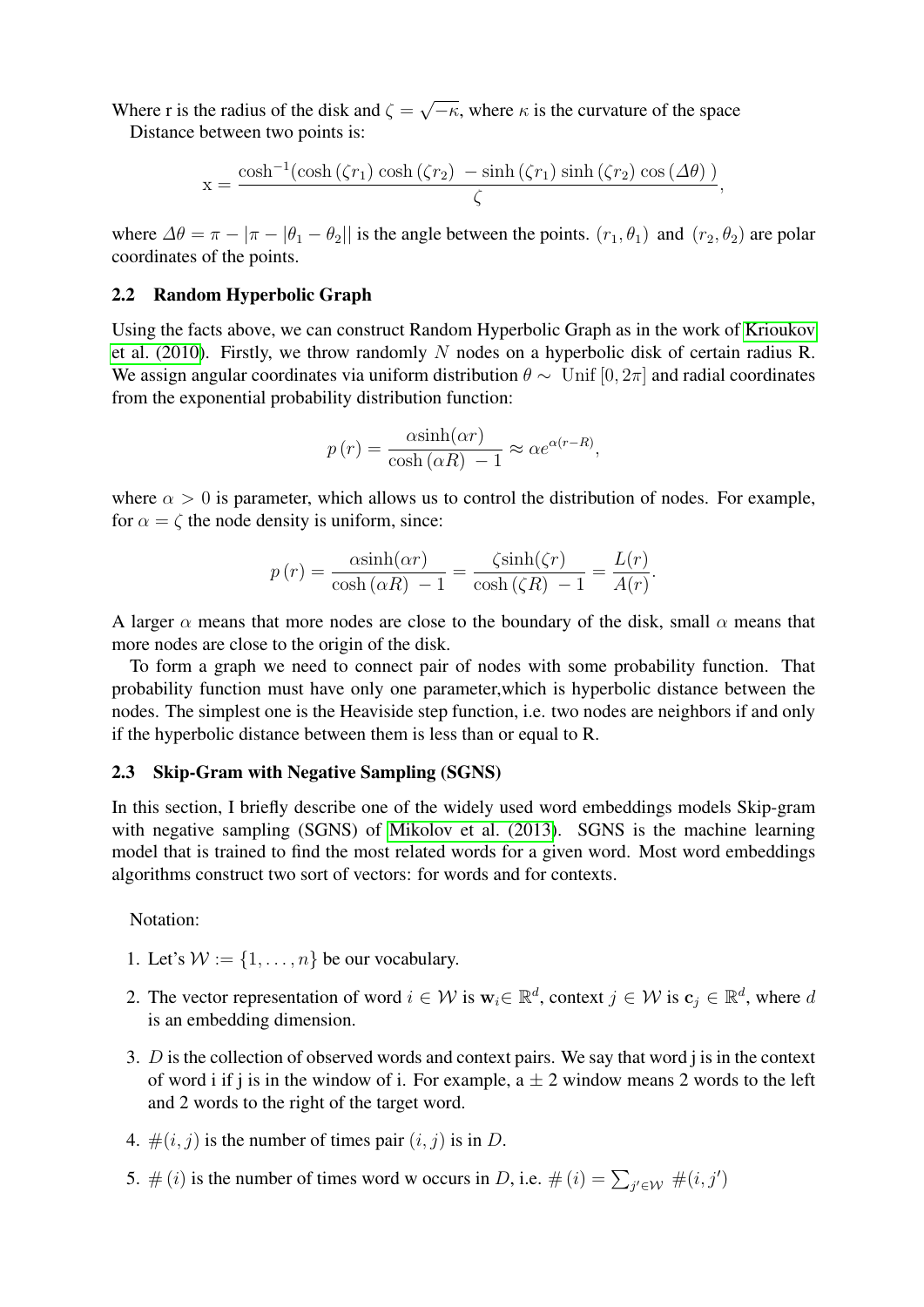- 6.  $\#(j)$  is the number of times word c occurs in D, i.e.  $\#(j) = \sum_{i' \in \mathcal{W}} \#(i', j)$
- 7.  $W \in \mathbb{R}^{|\mathcal{W}| \times d}$  is matrix with the word vectors as rows.
- 8.  $C \in \mathbb{R}^{|\mathcal{W}| \times d}$  is matrix with the context vectors as rows.
- 9.  $Pr(D = 1 | (i, j)) = log\sigma (\mathbf{w}_i \cdot \mathbf{c}_j) = \frac{1}{1 + e^{-\mathbf{w}_i \cdot \mathbf{c}_j}}$  is probability that pair  $(i, j)$  is from D.
- 10. Pr  $(D = 0 | (i, j)) = 1 Pr(D = 1 | (i, j)) = log\sigma(-\mathbf{w}_i \cdot \mathbf{c}_j)$  is probability that pair  $(i, j)$  is not from D.

Our goal is to maximize  $Pr(D = 1 | (i, j))$  for  $(i, j) \in D$  and maximize  $Pr(D = 0 | (i, j))$ for randomly sampled pairs ("negative sampling"). Let k be the number of negative samples and j' is a sampled context from the empirical distribution  $P_D(j') = \frac{\#(j')}{|D|}$  $\frac{F(j')}{|D|}$ . For a single pair  $(i, j)$  the objective function is:

$$
\Pr(D=1| (i,j)) + k \mathbb{E}_{j' \sim P_D} [\Pr(D=0| (i,j'))] = log \sigma \langle \mathbf{w}_i, \mathbf{c}_j \rangle + k \mathbb{E}_{j' \sim P_D} [log \sigma \langle -\mathbf{w}_i, \mathbf{c}_{j'} \rangle].
$$

SGNS's objective function is:

$$
\sum_{i\in\mathcal{W}}\sum_{j\in\mathcal{W}}\#(i,j)[log\sigma\langle\mathbf{w}_i,\mathbf{c}_j\rangle+k\mathbb{E}_{j'\sim P_D}\langle-\mathbf{w}_i,\mathbf{c}_{j'}\rangle].
$$

Without going into technical details, maximizing this function using stochastic gradient descent we get word and context vectors, where words with similar meaning have similar embedding.

#### <span id="page-6-0"></span>2.4 PMI and Alternative word representation

Pointwise mutual information (PMI) is a measure between a pair of words i and j, defined as the probability of their co-occurrence divided by the probabilities of them appearing individually:

$$
PMI(i, j) = \log \frac{p(i, j)}{p(i) p(j)}.
$$

Empirically we can calculate PMI from the real text as follows:

$$
p(i, j) = \frac{\#(i, j)}{|D|}, \ p(i) = \frac{\#(i)}{|D|}, \ p(j) = \frac{\#(j)}{|D|}.
$$

Pairs with number of co-occurrence slightly lower than number of occurrences of each word individually have high PMI. Similarly, pairs whose number of co-occurrence is much less than occurrences of each word have small PMI. The table below shows counts of pairs of words getting the most and the least PMI scores filtering by 1,000 or more co-occurrences and  $|D| = 50000952.$ 

| Word i | Word $i$ | $\#(i)$ | $\#(i)$ | $\#(i,j)$ | PMI(i, j) |
|--------|----------|---------|---------|-----------|-----------|
| puerto | rico     | 1938    | 1311    | 1159      | 10.03     |
| hong   | kong     | 2438    | 2694    | 2205      | 9.73      |
| to     | 1n       | 1025659 | 1187652 | 1066      | $-3.13$   |
| of     | and      | 1761436 | 1375396 | 1190      | $-3.70$   |

Table 1 The most and the least PMI scores filtered by 1000 or more co-occurrence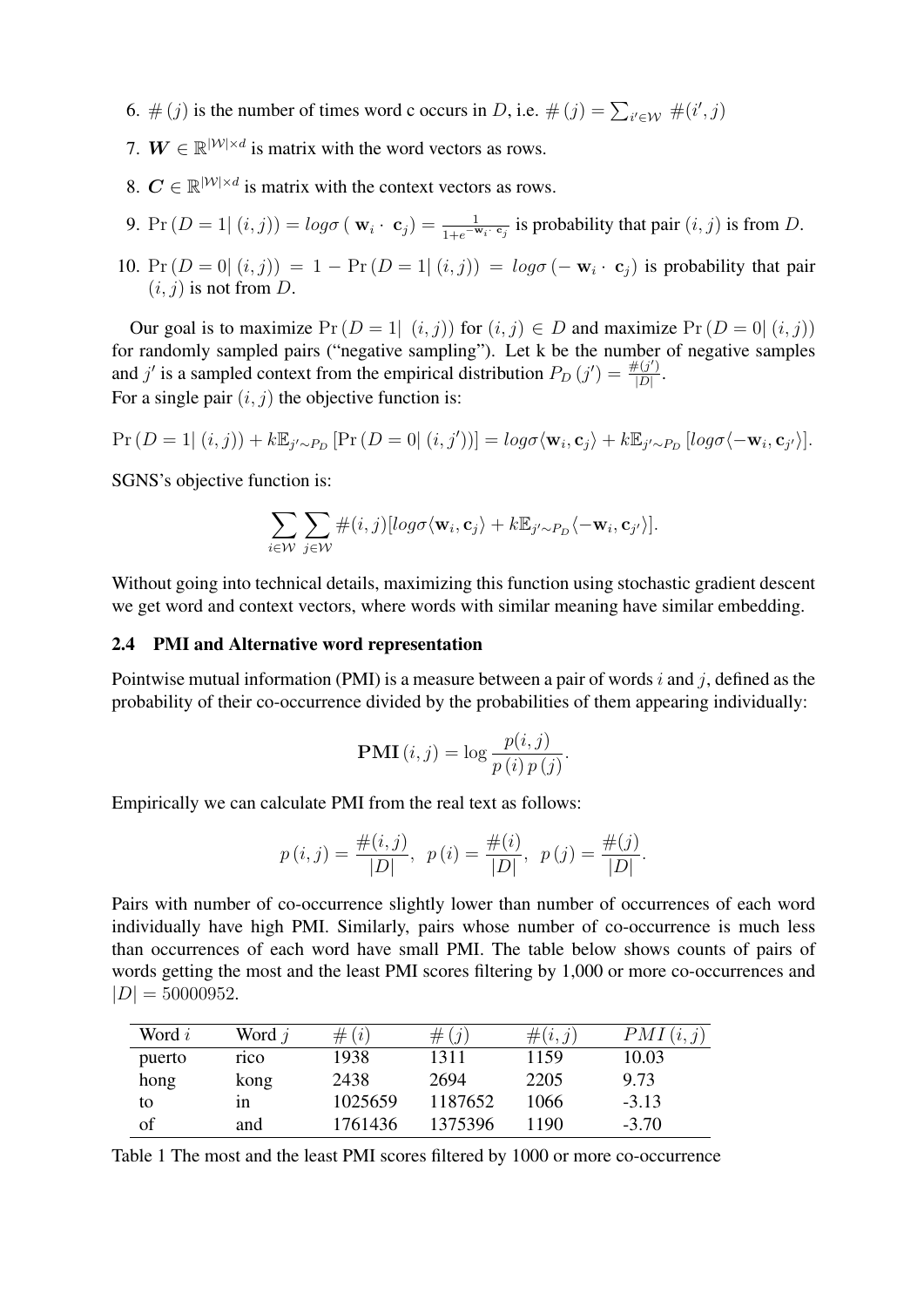PMI matrix is a symmetric matrix with entries  $M_{i,j}^{\text{PMI}} = \text{PMI}(i,j)$ .

[Levy and Goldberg \(2014\)](#page-16-1) have shown that SGNS is implicitly factorizing a matrix, whose entries are the pointwise mutual information (PMI) between words:

$$
\langle \mathbf{w}_i, \mathbf{c}_j \rangle = \mathbf{PMI}(i, j) - \log k \to \mathbf{W} \cdot \mathbf{C}^T = \mathbf{M}^{PMI} - \log k,
$$

where k corresponds to the number of "negative" samples in SGNS model.

The main problem with PMI is that most of the pairs in our matrix were never observed in the text, for these pairs  $PMI = \log 0 = -\infty$ . One way to solve this problem is to use Positive PMI (PPMI) where all negative values become 0:  $PPMI(i, j) = max \{PMI(i, j), 0\}$ 

These facts suggest the use of shifted PPMI (SPPMI):

$$
\mathbf{SPPMI}_{k}(i,j) = \max \left\{ \mathbf{PMI}(i,j) - \log k, 0 \right\}.
$$

[Levy and Goldberg \(2014\)](#page-16-1) also show empirically that the low-rank Singular Value Decomposition (SVD) of the SPPMI matrix produces word vectors which are comparable in quality to those of the SGNS.

**Singular Value Decomposition** factorizes  $M \in \mathbb{R}^{n \times n}$  into the product of three matrices:

$$
\mathbf{M} = \mathbf{U}\mathbf{S}\mathbf{V}^{\mathrm{T}}.
$$

where U, V are orthonormal matrices and S is a diagonal matrix of singular values.

**The rank d approximation of M** is  $M_d = U_d S_d V_d^T$ , where  $S_d$  is the diagonal matrix formed from the top d singular values.  $U_d$  and  $V_d$  are matrices produced by selecting corresponding columns from U and V. √

 $\mathbf{W} \approx \mathbf{U}_d \sqrt{\mathbf{S}_d}$  and  $\mathbf{C} \approx \mathbf{V}_d$  $\mathrm{S}_d$ 

Word vectors produced that way are comparable in quality to those of the SGNS.

### <span id="page-7-0"></span>2.5 BPMI

[Assylbekov and Jangeldin \(2020\)](#page-16-2) introduced stronger roughening of the original PMI matrix – Binarized PMI (BPMI).

<span id="page-7-1"></span>
$$
\mathbf{A}_{ij} := H\left(\log \frac{p(i,j)}{p(i)p(j)}\right),\tag{1}
$$

where  $H(x) = 1$  if  $x > 0$ , and  $H(x) = 0$  otherwise.

Vectors of comparable quality can also be obtained from a low-rank approximation of a binarized PMI matrix. Thus, a binarized PMI matrix is also an option when it comes to word vectors. BPMI matrix can be interpreted as an adjacency matrix for some graph. The graph obtained from BPMI matrix possess properties of a complex network, namely, scale-free degree distribution and strong clustering coefficient, and according to [Krioukov et al. \(2010\)](#page-16-3), such graph possesses an effective hyperbolic geometry underneath. The following chain summarizes this argument:



In this work, we go from the final point (hyperbolic space) to the starting one (word embeddings), and the next section provides the details of our method.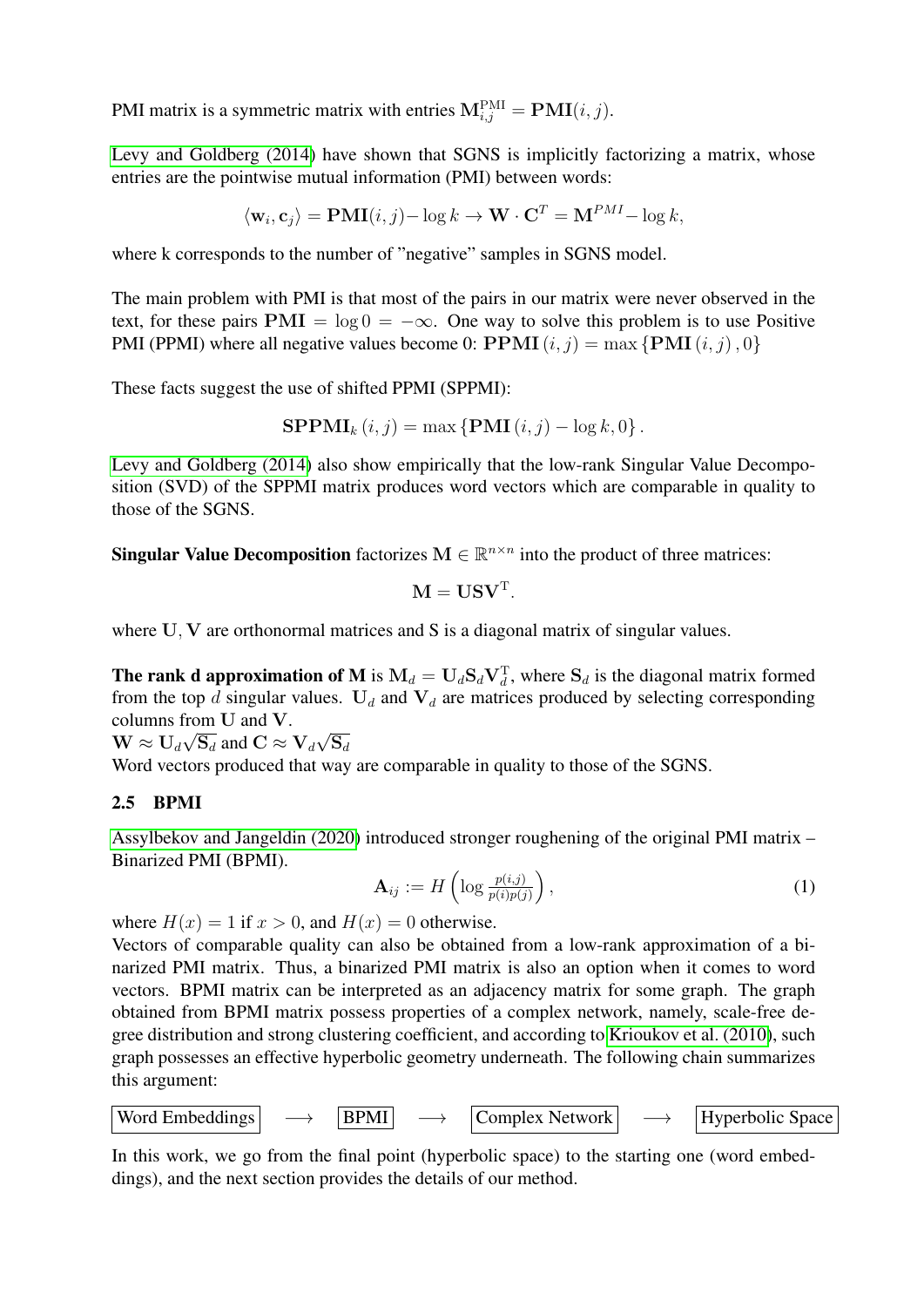### <span id="page-8-0"></span>Constructing Word Embeddings from the random hyperbolic graph.

#### <span id="page-8-1"></span>3.1 Distances in RHG

<span id="page-8-3"></span>Proposition 3.1.1. *Let* X *be a distance between two points from the Random Hyperbolic Graph with parameters* α, ζ *and radius R. The probability distribution function of* X *is given by*

$$
f_X(x) = \int_0^R \int_0^R \frac{\zeta \sinh(\zeta x)}{\pi \sqrt{1 - A(r_1, r_2, x)} \sinh(\zeta r_1) \sinh(\zeta r_2)} \rho(r_1) \rho(r_2) dr_1 dr_2, \tag{2}
$$
  

$$
r_2(x) \in (-1, 1)
$$
 where  $A(r_1, r_2, x) = \frac{\cosh(\zeta r_1) \cosh(\zeta r_2) - \cosh(\zeta x)}{\cosh(\zeta r_2) \cosh(\zeta r_2)} \text{ and } \rho(r) = \frac{\alpha \sinh \alpha r}{\cosh(\zeta r_2)}$ 

*for*  $A(r_1, r_2, x) \in (-1, 1)$  *where*  $A(r_1, r_2, x)$  $\frac{\zeta(r_1)\cosh(\zeta r_2)-\cosh(\zeta x)}{\sinh(\zeta r_1)\sinh(\zeta r_2)},$  and  $\rho(r)=\frac{\alpha\sinh\alpha r_1}{\cosh\alpha R_1}$  $\frac{\alpha \sinh \alpha r}{\cosh \alpha R-1}$ 

*Proof.* Let us throw randomly two points  $(r_1, \theta_1)$  and  $(r_2, \theta_2)$  into the hyperbolic disk of radius R, i.e.  $r_1, r_2 \stackrel{\text{i.i.d.}}{\sim} \rho(r), \theta_1, \theta_2 \stackrel{\text{i.i.d.}}{\sim} \text{Uniform}[0, 2\pi)$ . Let X be the distance between these points (X is a random variable). Let  $\gamma$  be the angle between these points, then  $\gamma := \pi - |\pi - |\theta_1 - \theta_2|| \sim$ Uniform $[0, \pi)$  and thus

<span id="page-8-2"></span>
$$
f_{\cos \gamma}(t) = \frac{1}{\pi \sqrt{1 - t^2}}, \quad t \in (-1, 1).
$$

Since the distance in our model of hyperbolic plane is given by

$$
X = \frac{\cosh^{-1}[\cosh \zeta r_1 \cosh \zeta r_2 - \sinh \zeta r_1 \sinh \zeta r_2 \cos \gamma]}{\zeta},
$$

we have

$$
\Pr(X \le x) = \Pr\left(\cos \gamma \ge \frac{\cosh \zeta r_1 \cosh \zeta r_2 - \cosh \zeta x}{\sinh \zeta r_1 \sinh \zeta r_2}\right)
$$

$$
= \Pr(\cos \gamma \ge A(r_1, r_2, x)) = \int_{A(r_1, r_2, x)}^{+\infty} \frac{dt}{\pi \sqrt{1 - t^2}} = \frac{1}{2} - \frac{\sin^{-1} A(r_1, r_2, x)}{\pi},
$$

and therefore

$$
f_{X|r_1,r_2}(x) = \frac{d}{dx} \left[ \frac{1}{2} - \frac{\sin^{-1} A(r_1, r_2, x)}{\pi} \right]
$$
  
= 
$$
\frac{\zeta \sinh \zeta x}{\pi \sqrt{1 - A(r_1, r_2, x)} \sinh(\zeta r_1) \sinh \zeta r_2}
$$
 for A(r<sub>1</sub>, r<sub>2</sub>, x) \in (-1, 1).

Integrating  $f_{X|r_1,r_2}(x)\rho(r_1)\rho(r_2)$  with respect to  $r_1$  and  $r_2$  we get [\(2\)](#page-8-2).

 $\Box$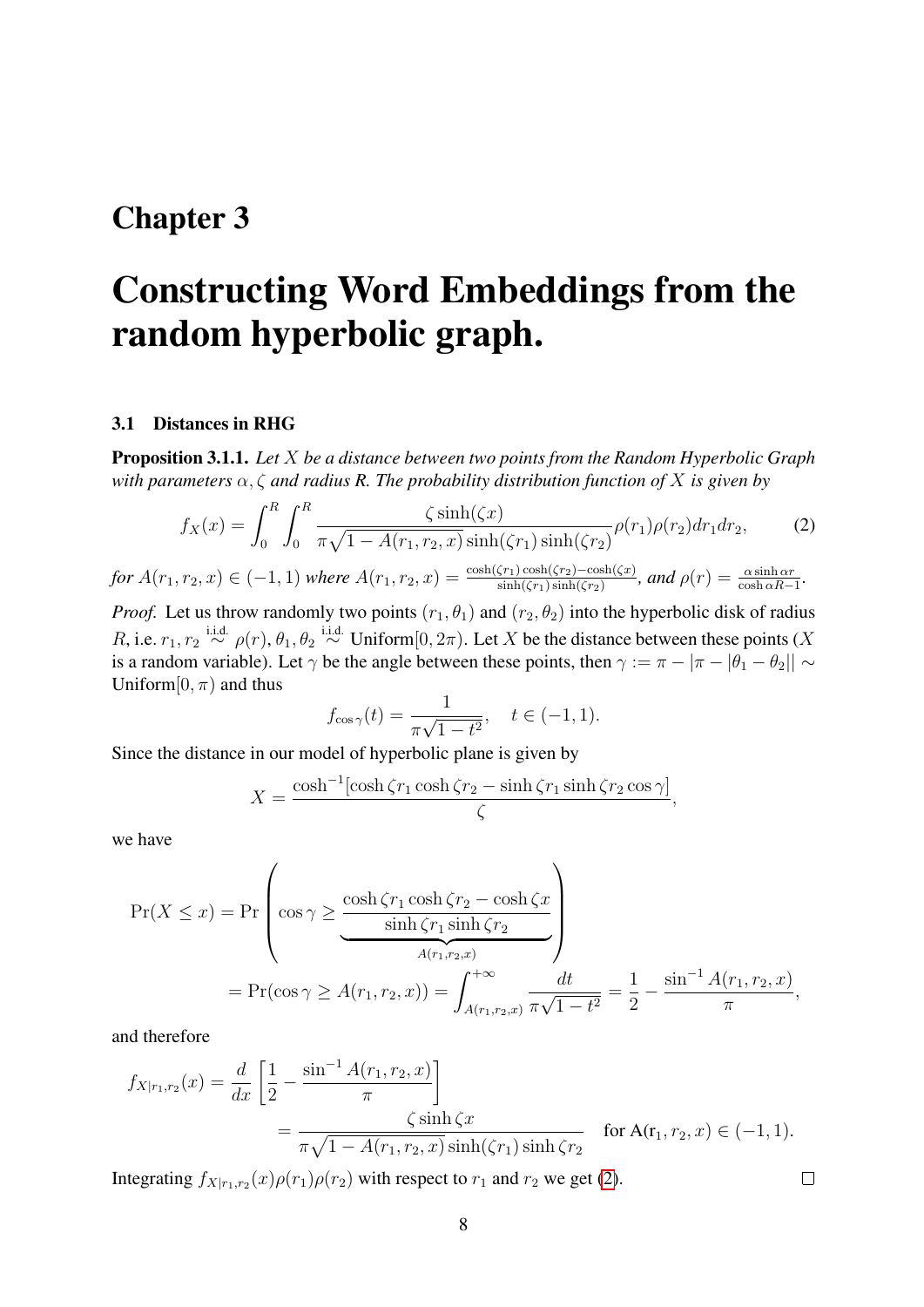



*Normalized histogram of distances and theoretical p.d.f of distances in the RHG*

Notice, that the adjacency matrix of our graph is  $B_{ij} := H(R - x_{ij})$ , and comparing this to [\(1\)](#page-7-1), we see that if A and B induce structurally similar graphs then the distribution of the PMI values  $\log \frac{p(i,j)}{p(i)p(j)}$  should be similar to the distribution of  $R-x_{ij}$  values. To test this empirically, we compute a PMI matrix of a well-known corpus,  $text{text } 8$ , and compare the distribution of the PMI values with the p.d.f. of  $R - X$ , where X is a distance between two random points of a hyperbolic disk (the exact form of this p.d.f. is given in Proposition [3.1.1\)](#page-8-3). The results are shown in Figure [2.](#page-10-1) As we can see, the two distributions are indeed similar and the main difference is in the shift—distribution of  $R - X$  is shifted to the left compared to the distribution of the PMI values. This possibly explains why the PMI entries are shifted to the *left* in the matrix factorization approach of [Levy and Goldberg \(2014\)](#page-16-1). We hypothesize that the nodes of the RHG treated as points of the hyperbolic space are already reasonable word embeddings for the words.

#### <span id="page-9-0"></span>3.2 Average degree distribution

To compute the degeee distribution P(k) we have to calculate the average degree  $\overline{k}(r)$  of nodes located at distance r from the origin.

<span id="page-9-2"></span>**Proposition 3.2.1.** Let  $\overline{k}(r_1)$  be the average degree of a node located at distance  $r_1$  from the *origin of Random Hyperbolic Graph with parameters* α, ζ *radius R and N number of vertices, then*

$$
\overline{k}(r_1) = N \left[ \int_0^{r^*} p(r_2) dr_2 + \int_{r^*}^R \left[ \frac{\rho(r_2)}{2} - \frac{\sin^{-1} A(r_1, r_2, R) \rho(r_2)}{\pi} \right] dr_2. \tag{3}
$$

 $A(r_1, r_2, x) = \frac{\cosh(\zeta r_1)\cosh(\zeta r_2)-\cosh(\zeta x)}{\sinh(\zeta r_1)\sinh(\zeta r_2)}$ ,  $\rho(r) = \frac{\alpha \sinh \alpha r}{\cosh \alpha R-1}$  and  $r^*$  is such that  $A(r_1, r^*, R) = -1$ .

*Proof.* Suppose the given point has polar coordinate  $(r_1, \theta_1)$ . Let us throw randomly a point  $(r_2, \theta_2)$  into the hyperbolic disk of radius R, i.e.  $r_2 \stackrel{\text{i.i.d.}}{\sim} \rho(r)$ ,  $\theta_2 \stackrel{\text{i.i.d.}}{\sim} \text{Unif}[0, 2\pi)$ . Let X be the distance between these points. Using the same technique as in the proof of Proposition [3.1.1](#page-8-3) we get:

<span id="page-9-1"></span><sup>1</sup><http://mattmahoney.net/dc/textdata.html>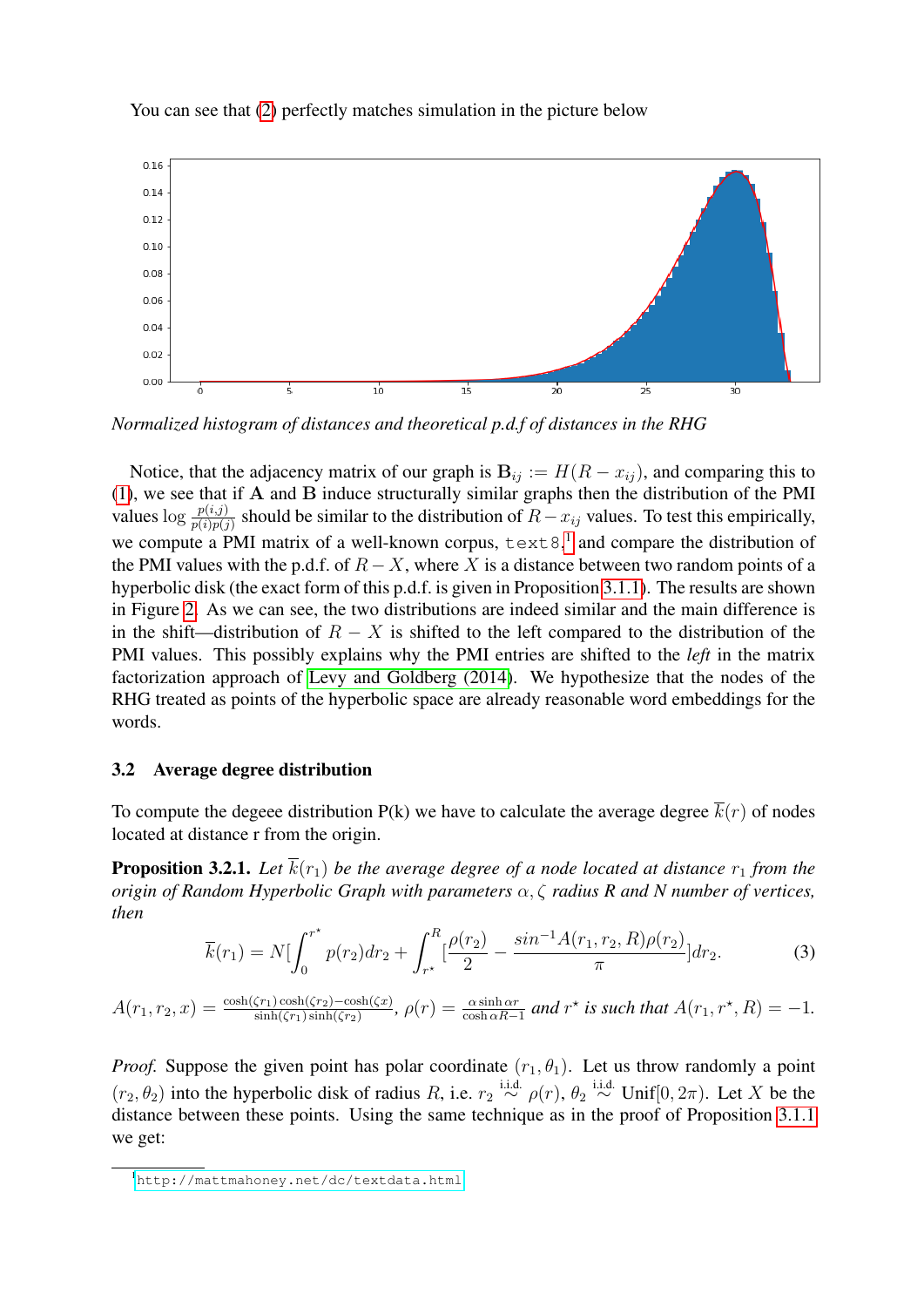

<span id="page-10-1"></span>Figure 2: Distribution of PMI values (top) and of  $R - X$ .

$$
\Pr(X \le R) = \begin{cases} 0, & \text{if } A(r_1, r_2, R) \ge 1 \\ \frac{1}{2} - \frac{\sin^{-1} A(r_1, r_2, R)}{\pi}, & \text{if } A(r_1, r_2, R) \in (-1, 1) \\ 1, & \text{if } A(r_1, r_2, R) \le -1 \end{cases}
$$

Integrating  $Pr(X \le R)\rho(r_2)$  with respect to  $r_2$  we get [\(3\)](#page-9-2).

However, it is difficult to work with these integrals. Let us show that this exact expression [\(3\)](#page-9-2) can be approximated to more elegant equation for  $\overline{k}(r)$  that was used in the work of [\(Krioukov](#page-16-3) [et al., 2010\)](#page-16-3).

#### <span id="page-10-0"></span>3.3 Average degree distribution approximation

<span id="page-10-2"></span>**Proposition 3.3.1.** Let  $\overline{k}(r_1)$  be the average degree of a node located at distance  $r_1$  from the *origin of Random Hyperbolic Graph with parameters* α, ζ *radius R and N number of vertices, then*

$$
\overline{k}(r_1) \approx N \left[ \frac{2}{\pi} \xi e^{-\zeta r_1/2} - \left( \frac{2}{\pi} \xi - 1 \right) e^{-\alpha r_1} \right],\tag{4}
$$

 $\Box$ 

*where*  $\xi = \frac{\alpha/\zeta}{\alpha/\zeta - 1}$  $\alpha/\zeta-1/2$ 

*Proof.* We must show that  $(3) \approx (4)$  $(3) \approx (4)$  $(3) \approx (4)$ 

Since in the RHG vast majority of nodes are close to the boundary of the disk for large R  $\coth(\zeta r_1) = 1.$ 

Let us solve  $A(r_1, r^*, R) = -1$  for  $r^*$ 

$$
A(r_1, r^*, R) = \frac{\cosh(\zeta r_1)\cosh(\zeta r^*)}{\sinh(\zeta r_1)\sinh(\zeta r^*)} - \frac{\cosh(\zeta R)}{\sinh(\zeta r_1)\sinh(\zeta r^*)} = -1
$$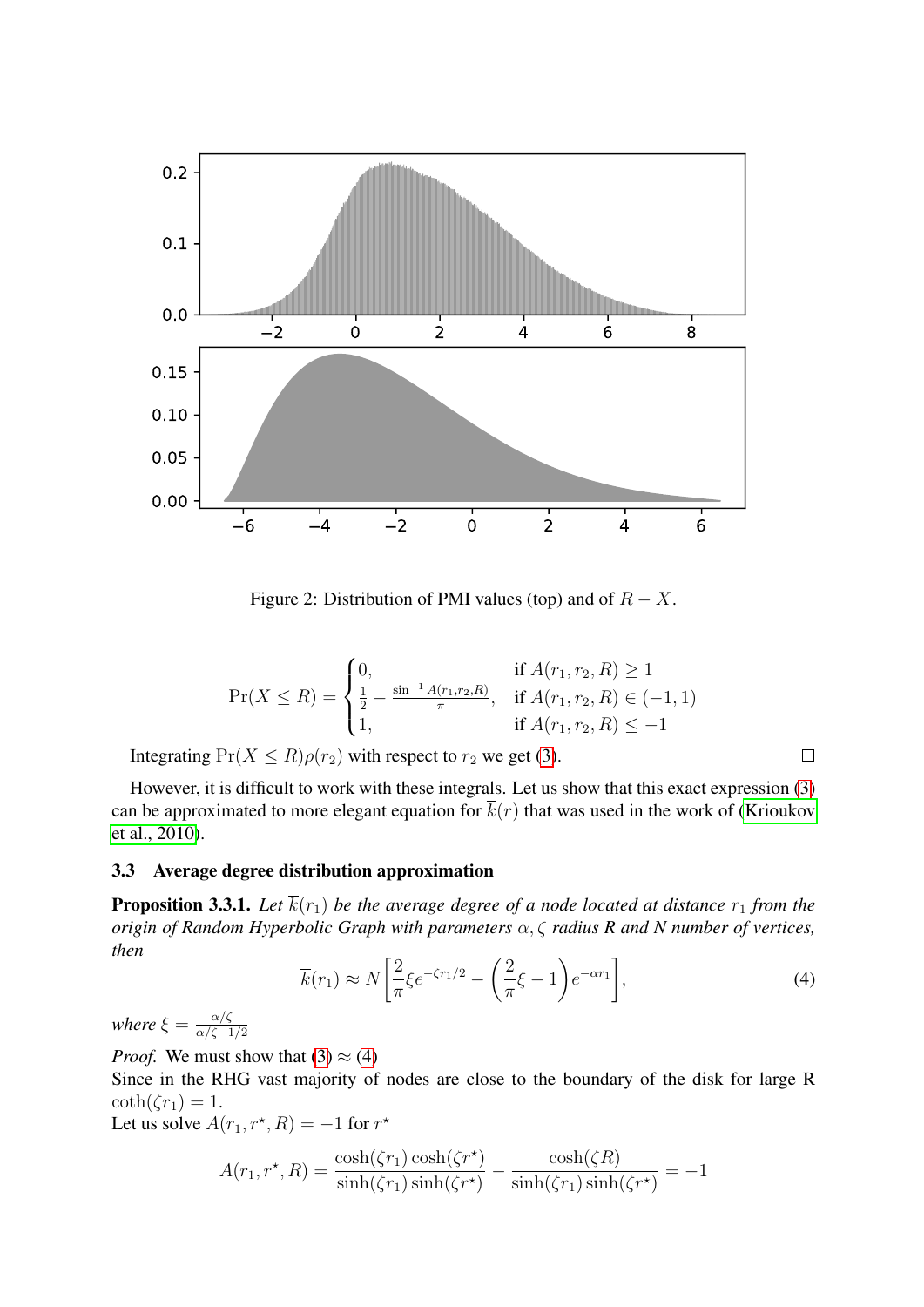$$
\iff \frac{\cosh(\zeta r^*)}{\sinh(\zeta r^*)} - \frac{\cosh(\zeta R)}{\sinh(\zeta r_1)\sinh(\zeta r^*)} = -1
$$

$$
\iff \cosh(\zeta r^*) - \frac{\cosh(\zeta R)}{\sinh(\zeta r_1)} = -\sinh(\zeta r^*)
$$

$$
\iff \cosh(\zeta r^*) + \sinh(\zeta r^*) = \frac{\cosh(\zeta R)}{\sinh(\zeta r_1)}
$$

$$
\iff r^* = \frac{1}{\zeta} \ln \left[ \frac{\cosh(\zeta R)}{\sinh(\zeta r_1)} \right] \approx R - r_1.
$$

Now we can rewrite equation [\(3\)](#page-9-2):

$$
\overline{k}(r_1) = N \bigg[ \int_0^{R-r_1} p(r_2) dr_2 + \int_{R-r_1}^R \bigg( \frac{\rho(r_2)}{2} - \frac{\sin^{-1} A(r_1, r_2, R) \rho(r_2)}{\pi} \bigg) dr_2 \bigg].
$$

Let us calculate the first integral:

$$
\int_0^{r^*} p(r_2) dr_2 \approx \int_0^{R-r_1} \alpha e^{\alpha(r_2 - R)} dr_2 = e^{-\alpha r_1}.
$$

For the second integral the Taylor series of  $\sin^{-1}$  around 1 with two first terms was used.

$$
\sin^{-1} A(r_1, r_2, R) \approx \pi/2 - \sqrt{2}(1 - A(r_1, r_2, R))^{1/2}
$$
\n
$$
\int_{R-r_1}^{R} \left( \frac{\rho(r_2)}{2} - \frac{\sin^{-1} A(r_1, r_2, R)\rho(r_2)}{\pi} \right) dr_2 \approx \frac{\sqrt{2}}{\pi} \int_{R-r_1}^{R} (1 - A(r_1, r_2, R))^{1/2} \rho(r_2) dr_2
$$
\n
$$
= \frac{\sqrt{2}}{\pi} \int_{R-r_1}^{R} \left( 1 - \left( 1 - \frac{\cosh(\zeta R)}{\sinh(\zeta r_1)\sinh(\zeta r_2)} \right) \right)^{1/2} \rho(r_2) dr_2
$$
\n
$$
= \frac{\sqrt{2}}{\pi} \int_{R-r_1}^{R} \rho(r_2) \left( \frac{e^{\zeta R} + e^{-\zeta R}}{(e^{\zeta r_1} - e^{-\zeta r_1})\sinh(\zeta r_2)} \right)^{1/2} dr_2 \approx \frac{\sqrt{2}}{\pi} \int_{R-r_1}^{R} \rho(r_2) \left( \frac{e^{\zeta(R-r_1)}}{\sinh(\zeta r_2)} \right)^{1/2} dr_2
$$
\n
$$
\approx \frac{\sqrt{2}}{\pi} \int_{R-r_1}^{R} \alpha e^{\alpha(r_2 - R)} \left( \frac{2e^{\zeta(R-r_1)}}{e^{\zeta r_2} - e^{-\zeta r_2}} \right)^{1/2} dr_2 \approx \frac{\sqrt{2}}{\pi} \int_{R-r_1}^{R} \alpha e^{\alpha(r_2 - R)} \left( \frac{2e^{\zeta(R-r_1)}}{e^{\zeta r_2}} \right)^{1/2} dr_2
$$
\n
$$
= \frac{\sqrt{2}}{\pi} \alpha \sqrt{2e^{\zeta(R-r_1)}} \int_{R-r_1}^{R} e^{\alpha r_2 - \alpha R - \zeta r_2/2} dr_2 = \frac{\sqrt{2}}{\pi} \frac{\alpha \sqrt{2e^{\zeta(R-r_1)}}}{\alpha - \zeta/2} (e^{-\zeta R/2} - e^{\zeta r_1/2} - \zeta R/2 - \alpha r_1)
$$
\n
$$
= \frac{2}{\pi} (\xi e^{-\zeta r
$$

Summing the both integrals and multiplying by N we got:

$$
\overline{k}(r_1) \approx N \left[ \frac{2}{\pi} \xi e^{-\zeta r_1/2} - \left( \frac{2}{\pi} \xi - 1 \right) e^{-\alpha r_1} \right].
$$

The resulting formula is the same as in the work of [\(Krioukov et al., 2010\)](#page-16-3). You can see that obtained approximation perfectly fits the simulation in the Figures [3](#page-12-1) and [4.](#page-12-2) Using this approximation we can calculate average degree for our graph:

$$
\overline{k} = \int_0^R \rho(r)\overline{k}(r)dr \approx \frac{2}{\pi}\xi^2 N e^{-\zeta R/2}.
$$
 (5)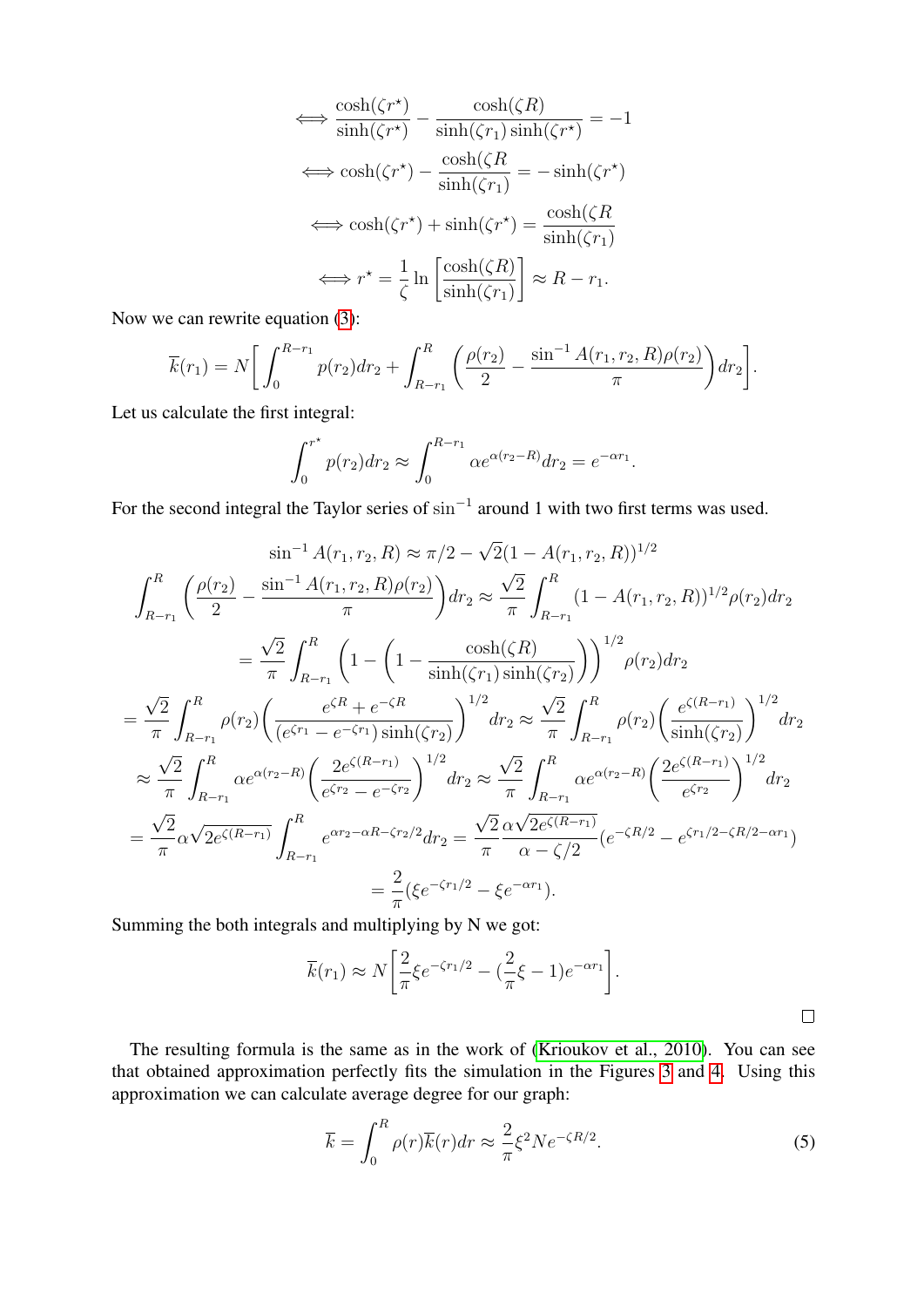

<span id="page-12-1"></span>Figure 3: Theoretical(black curve) and experimental (blue dots) average degree distribution in RHG with parameters  $\alpha = 0.5$ ,  $\zeta = 0.5$   $R = 16.55$ 



<span id="page-12-3"></span>Figure 5: Theoretical and experimental distribution of degree for a node at distance 11 from the origin in RHG with parameters  $\alpha = 1, \zeta = 1$   $R = 16.55$ 



<span id="page-12-2"></span>Figure 4: Theoretical (black curve) and experimental (blue dots) average degree distribution in RHG with parameters  $\alpha = 1.2$ ,  $\zeta = 1.2 \ R = 16.55$ 



<span id="page-12-6"></span><span id="page-12-4"></span>Figure 6: P(k) of RHG in log-log scale with parameters  $\alpha = 1$ ,  $\zeta = 1$   $R = 16.55$ 

#### <span id="page-12-0"></span>3.4 Calculating P(k)

Now we can compute degree distribution P(k) using by this formula:

$$
P(k) = \int_0^R g(k|r)p(r)dr,
$$
\n(6)

where  $g(k|r)$  is the conditional probability that a node with radial coordinate r has degree k. It was shown in the work of [\(Boguna, 2003\)](#page-16-4) that for complex networks  $g(k|r)$  is Poisson distribution with parameter  $\overline{k}(r)$ . You can see that Poisson distribution perfectly matches simulation for a node at distance 11 from the origin in Figure [5](#page-12-3)

Now we can rewrite equation [6](#page-12-4) as:

<span id="page-12-5"></span>
$$
P(k) = \int_0^R \frac{e^{-\overline{k}(r)}[\overline{k}(r)]^k}{k!} \alpha e^{\alpha(r-R)} dr.
$$

This integral can be easily calculated by substitution  $t = \overline{k}(r)$ :

$$
P(k) = \frac{\overline{k}^2}{2} \int_{\overline{k}/2}^{\overline{k}(0)} \frac{e^{-t}t^{k-2}}{k!} dt \approx \frac{\overline{k}^2}{2} \int_{\overline{k}/2}^{\infty} \frac{e^{-t}t^{k-2}}{k!} dt = \frac{\overline{k}^2}{2} \frac{\Gamma(k-2, \overline{k}/2)}{k!},
$$
(7)

where  $\Gamma(s, x) = \int_{x}^{\infty} t^{s-1} e^{-t} dt$  is incomplete gamma function. x

It can be shown that equation [\(7\)](#page-12-5) behaves as a power law of the form  $k^{-(2\alpha/\zeta+1)}$ . The degree distribution of the RHG follows a power law. In log-log scale the power law function is a straight line. In figure [6](#page-12-6) you can see the equation [\(7\)](#page-12-5) in log-log scale.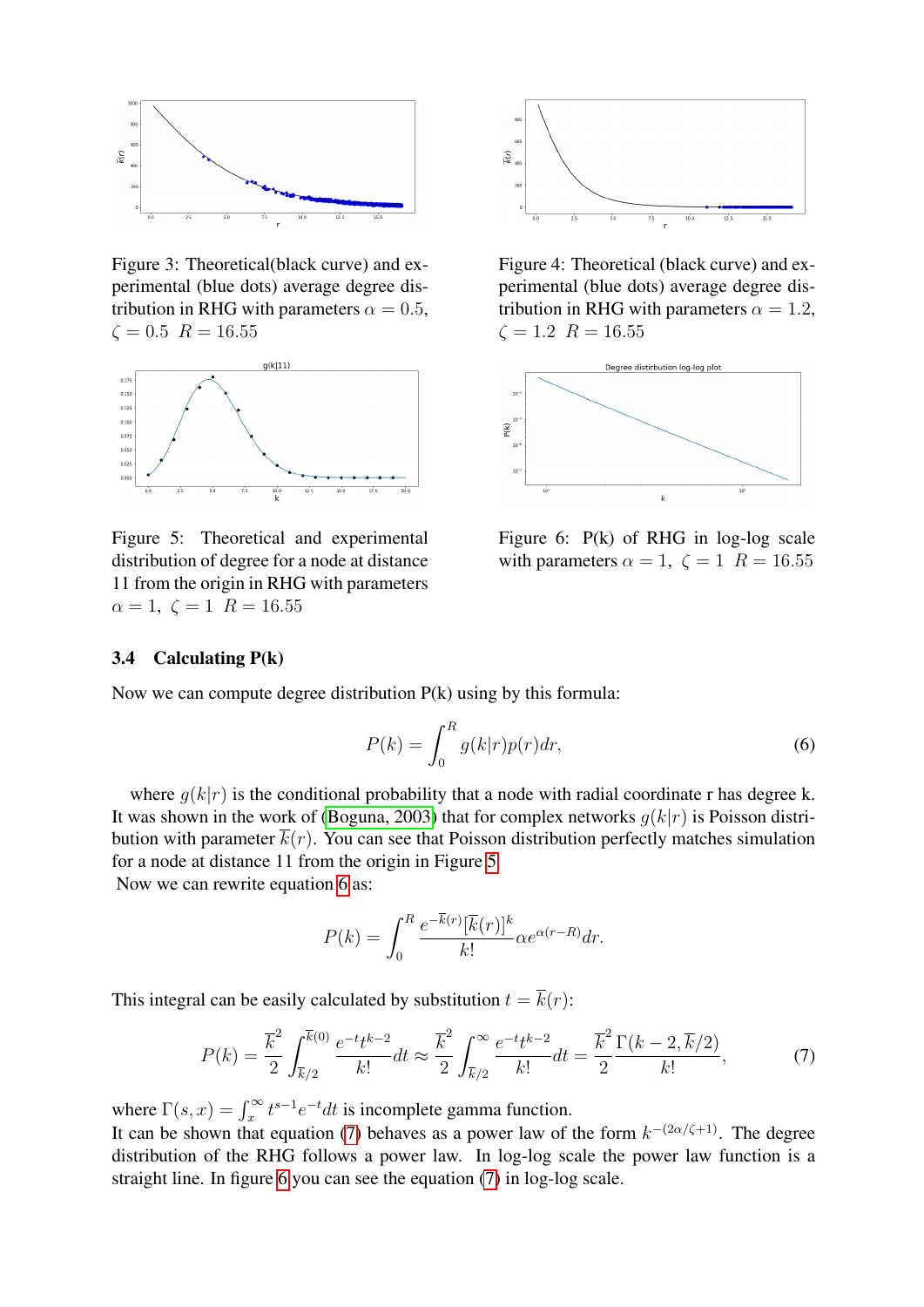#### <span id="page-13-0"></span>3.5 Finding permutation

We can treat nodes of RHG as an embedding for words of our vocabulary. However, we do not know which point corresponds to which word of the human language. Our goal is to find one-to-one correspondence between human words and nodes on the hyperbolic disk.

Let A, B are adjacency matrices of BPMI graph and RHG. The problem of finding the correspondence between words and nodes can be interpreted as the following optimization problem:

$$
\left\|{\mathbf{A}} - {\mathbf{P}}{\mathbf{B}}{\mathbf{P}}^{\mathrm{T}}\right\|_{\mathrm{F}}^2 \to \min_{{\mathbf{P}} \in \mathcal{P}_n},
$$

where P is a permutation matrix,  $\mathcal{P}_n$  – set of all permutation matrices of size  $n \times n$  and  $\| \circ \|_F$  is a Frobenius norm.

$$
\|\mathbf{A} - \mathbf{P}\mathbf{B}\mathbf{P}^{\mathrm{T}}\|_{\mathrm{F}}^{2} = \|\mathbf{A}\|_{\mathrm{F}}^{2} - 2\langle \mathbf{A}, \mathbf{P}\mathbf{B}\mathbf{P}^{\mathrm{T}} \rangle_{\mathrm{F}} + \|\mathbf{P}\mathbf{B}\mathbf{P}^{\mathrm{T}}\|_{\mathrm{F}}^{2}
$$

$$
= \|\mathbf{A}\|_{\mathrm{F}}^{2} - 2\langle \mathbf{A}, \mathbf{P}\mathbf{B}\mathbf{P}^{\mathrm{T}} \rangle_{\mathrm{F}} + \|\mathbf{B}\|_{\mathrm{F}}^{2}
$$

$$
= \|\mathbf{A}\|_{\mathrm{F}}^{2} - 2\mathrm{tr}(\mathbf{A}^{\mathrm{T}}\mathbf{P}\mathbf{B}\mathbf{P}^{\mathrm{T}}) + \|\mathbf{B}\|_{\mathrm{F}}^{2}.
$$

As  $\|\mathbf{A}\|_{\mathrm{F}}^2$  $_{\text{F}}^{2},\left\Vert \mathbf{B}\right\Vert _{\text{F}}^{2}$  $\frac{p}{\text{F}}$  are constants, the problem is to maximize  $\text{tr}(\mathbf{A}^T \mathbf{P} \mathbf{B} \mathbf{P}^T)$ . However, this problem also known as the quadratic assignment problem (QAP) is one of the fundamental combinatorial optimization problems. The problem is NP-hard, so there is no known algorithm for exact solution of this problem in polynomial time. The approximate solution can be found in the work of [Umeyama \(1988\)](#page-16-5):

First, take SVD of A and B:

$$
\mathbf{A} = \mathbf{U}_{\mathbf{A}} \mathbf{S}_{\mathbf{A}} \mathbf{V}_{\mathbf{A}}^{\mathrm{T}},
$$

$$
\mathbf{B} = \mathbf{U}_{\mathbf{B}} \mathbf{S}_{\mathbf{B}} \mathbf{V}_{\mathbf{B}}^{\mathrm{T}}.
$$

Let  $\tilde{P} = \overline{U_A} \overline{U_B}^T$  where  $\overline{U_A}$  and  $\overline{U_B}^T$  are matrices which have as each element the absolute value of each element of  $U_A$ , and  $U_B$ , respectively.

The next step is to find the 'nearest' permutation matrix P to  $\tilde{P}$ , i.e. we have to solve:

$$
\left\|\mathbf{P} - \tilde{\mathbf{P}}\right\|_{\mathrm{F}}^2 \to \min_{\mathbf{P} \in \mathbf{P}_n}.
$$

This is typical linear assignment problem and can be solved using Auction algorithm of Bertsekas (1979).

Finally, we can obtain word vectors from  $\mathbf{PBP}^T$  via low-rank approximation as was described in section 2.4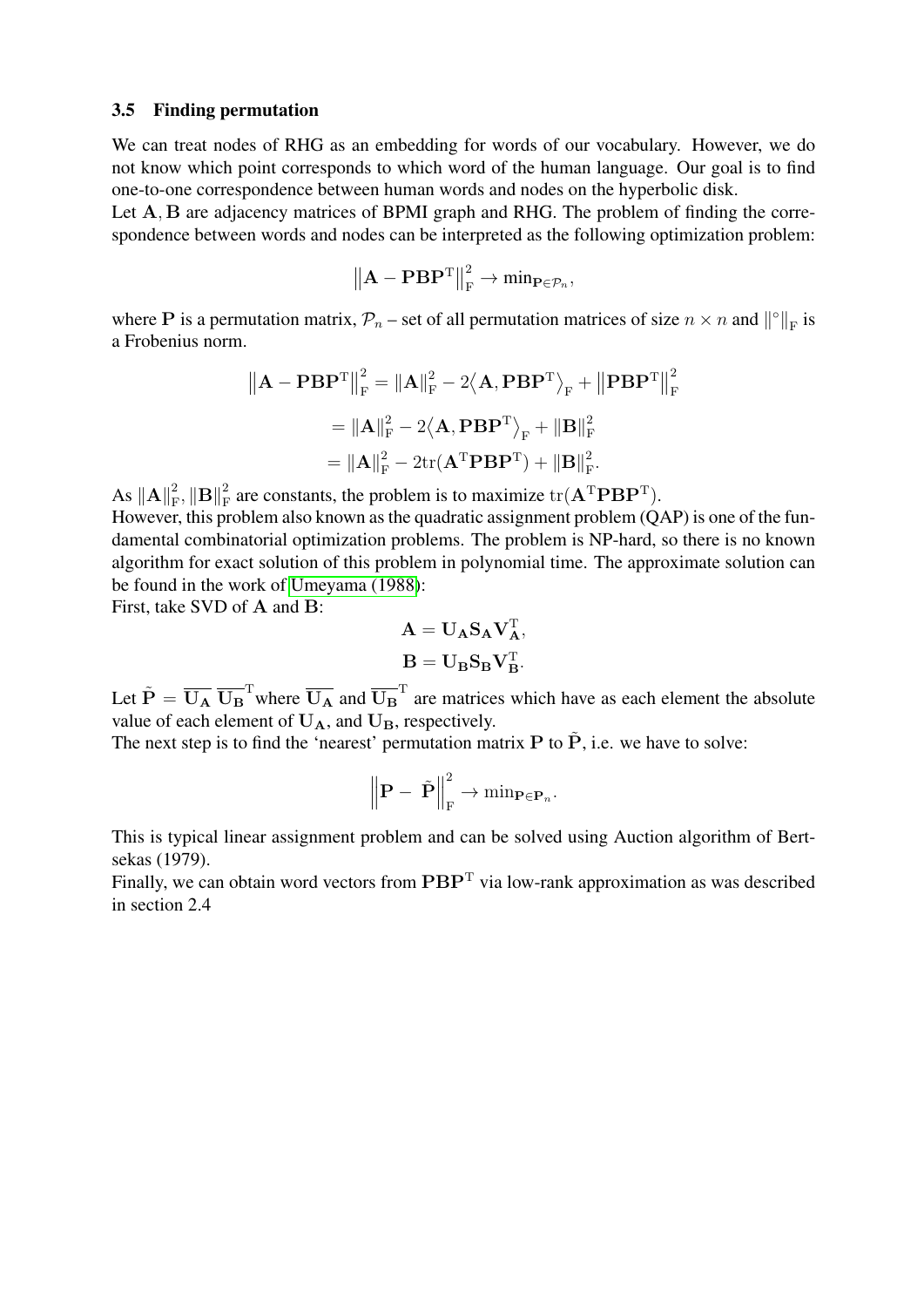### <span id="page-14-0"></span>Evaluation

In this section we evaluate the quality of word vectors resulting from a RHG against those from the SGNS, PMI, and BPMI. We use the text8 corpus mentioned in the previous section. We were ignoring words that appeared less than 500 times (resulting in a vocabulary of 3,446 tokens). We set window size to 2, and dimensionality of word vectors to 200. The embeddings were evaluated on WS353 task [\(Finkelstein et al., 2002\)](#page-16-6), and then separately on its similarity and relatedness parts.

|                       |      | Overall Similarity | Relatedness |
|-----------------------|------|--------------------|-------------|
| <b>SGNS</b>           | .669 | .767               | .661        |
| $PMI + SVD$           | .432 | .498               | .433        |
| $BPMI + SVD$          | .362 | 432                | .322        |
| $RHG + Permute + SVD$ | .263 | .254               | .246        |

Table 2: Evaluation of word embeddings on the WS353 task. Evaluation metric is the Spearman's correlation with the human ratings.

The results of evaluation are provided in Table 2. As we can see, vector representations of words generated by a random hyperbolic graph lag behind in quality from word vectors obtained by other standard methods. From this perspective, the results can be considered negative. However, as mentioned in the introduction, the main goal is to find a simple mathematical structure for word vectors. Moreover, this paper is the first step in finding such a structure.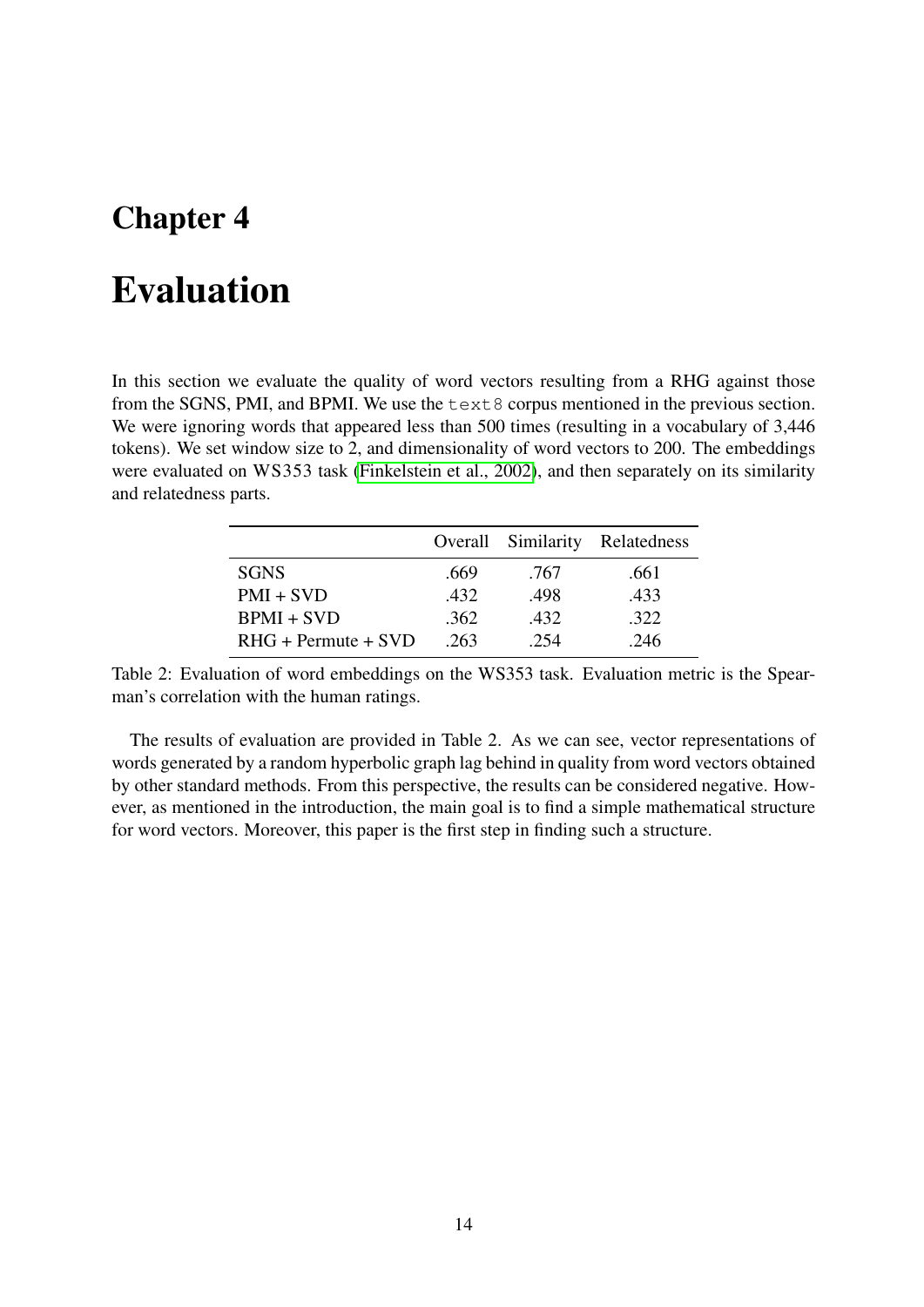### <span id="page-15-0"></span>Conclusion

Since hyperbolic space underlies complex networks, it is logical to exploit its properties in constructing word vectors. It was shown that by throwing points randomly on the hyperbolic plane, we get word representations such that each point corresponds to a certain word of the human language, and this correspondence is determined by the relation (hyperbolic distance) to other words. Hyperbolic space seems to be the right direction of the search. Perhaps, the mediocre quality of the resulting vectors is due to the scarcity of the two-dimensional hyperbolic plane  $\mathbb{H}^2$ . This conclusion is fully consistent with the principle of semiotic arbitrariness of [De Saussure \(2011\)](#page-16-7)—the relationship between a word (sign) and the real-world thing it denotes is an arbitrary one.